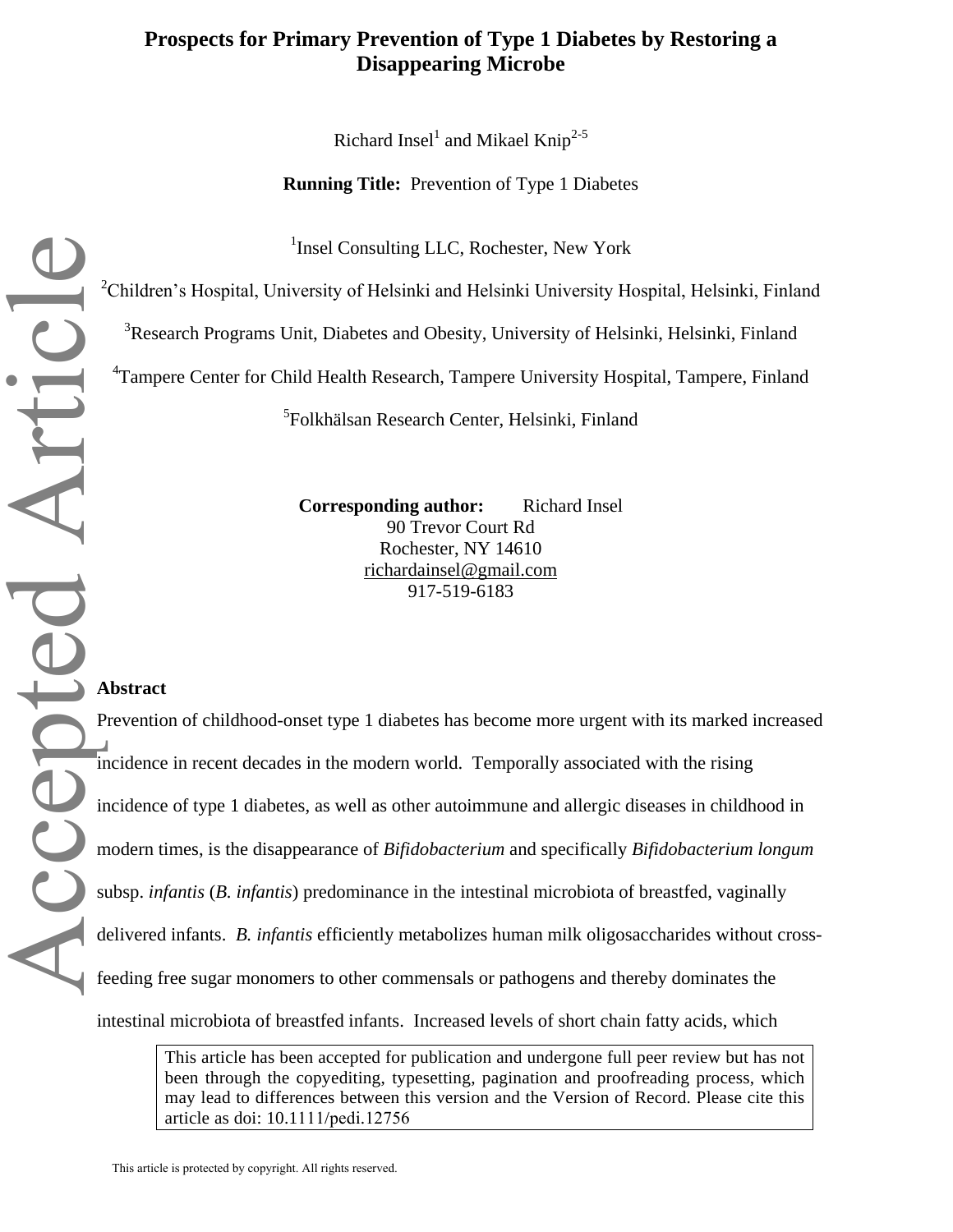stimulate both immunoregulation and healthy intestinal and pancreatic β-cell function, are generated by *B. infantis*. Based on recent observations of the intestinal microbiota in early life in young children who develop type 1 diabetes and demonstration of the robust preventive effects of short chain fatty acids in animal models of autoimmune diabetes, we hypothesize that restoring a *B. infantis* dominant microbiota early in infancy will prevent islet autoimmunity and childhood-onset type 1 diabetes.

Key Words: type 1 diabetes, prevention, probiotics, microbiome, short chain fatty acids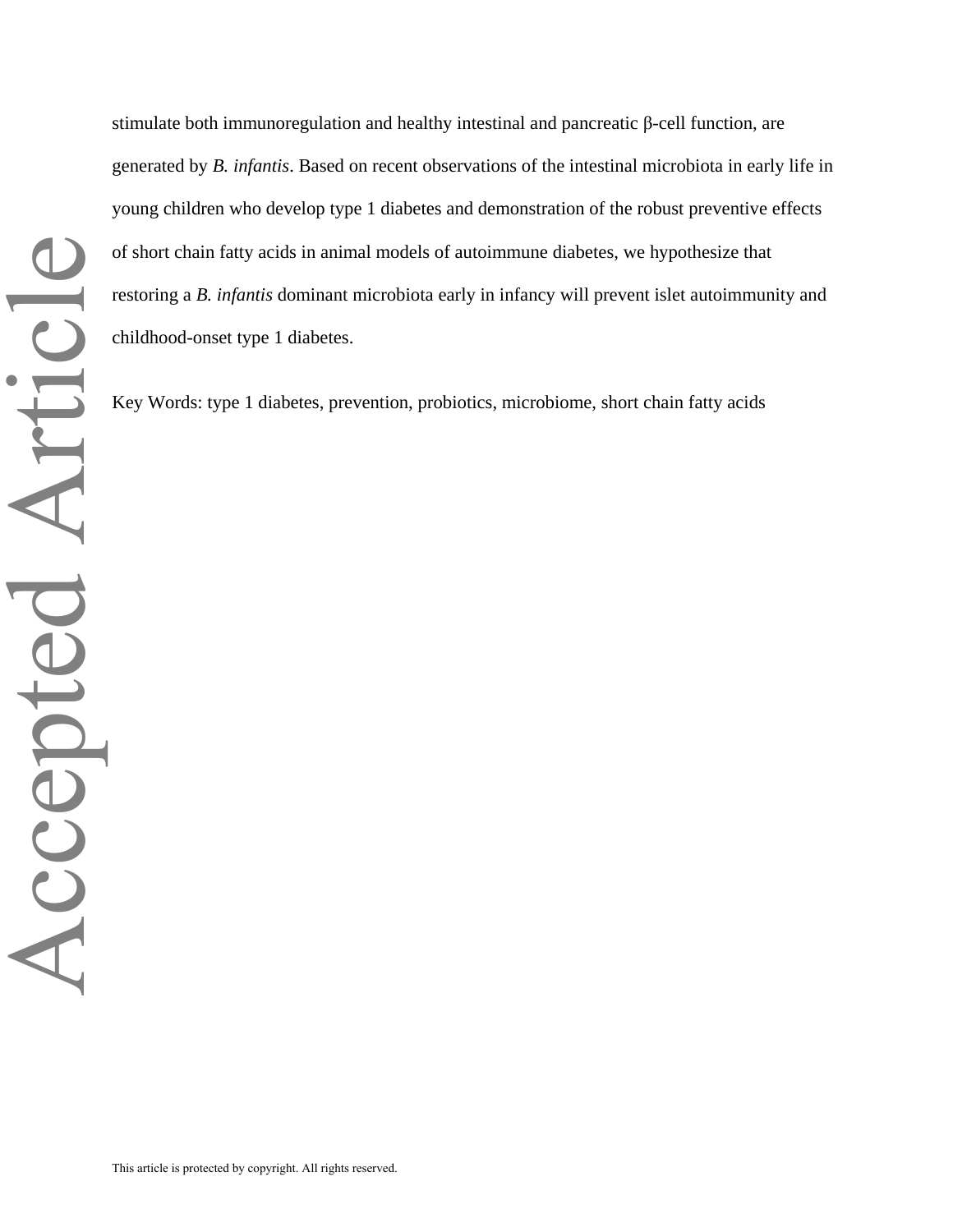An increasing contribution of the environment to the etiology of childhood-onset type 1 diabetes is evidenced in recent decades by a 2-4% increase in annual incidence, disease presentation at an earlier age in some European countries (1), and increased prevalence in lower HLA-risk genotypes (2). The significant incidence, daily burden, morbidity, mortality, and economic costs<br>of type 1 diabetes have catalyzed widespread efforts for its prevention. Primary prevention of<br>islet autoimmunity associated of type 1 diabetes have catalyzed widespread efforts for its prevention. Primary prevention of islet autoimmunity associated with childhood-onset type 1 diabetes requires the development of a highly safe intervention since neonates and/or infants will be the target population because the peak age incidence of islet autoantibody seroconversion is approximately 9-24 months (3; 4). Even with targeting high risk genotype infants for primary prevention, the majority will never develop clinical disease in their lifetime. Furthermore, an intervention for primary prevention that is safe and cost-effective, could be used for public health-based universal infant administration, an approach that would eliminate the need to screen for genetic risk and provides more widespread prevention than targeting a genetic at-risk childhood population. Clinical trials for primary prevention of childhood-onset type 1 diabetes have not however shown efficacy to date  $(5)$ .

#### **Development of Healthy Immune Regulation and Trained Innate Immunity**

In addition to the rising incidence of childhood-onset type 1 diabetes, there has been an increased incidence and prevalence of several other childhood diseases in the developed and rapidly developing world, including allergic disease as well as celiac disease (6). A common feature of these diseases is defective immune regulation with recognition of either self-antigens or hyper-responsiveness to environmental triggers, suggesting that immunoregulation or immune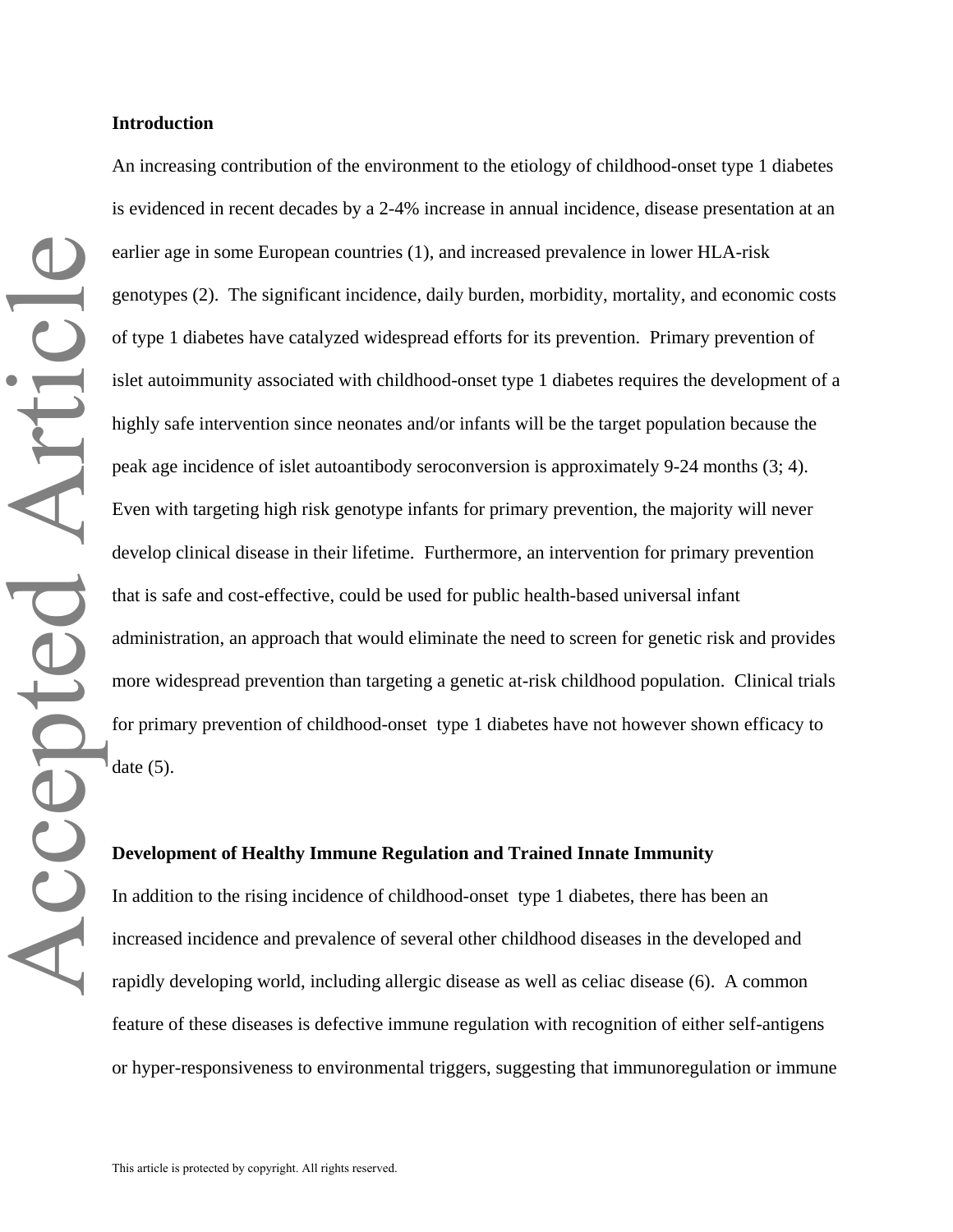training may not be as complete and robust as in prior decades. Immunoregulation develops early in life through a symbiotic relationship between the host and the microbes residing at mucosal surfaces, especially in the intestine (7). The intestinal microbiota evolves over the first two to three years of life before it starts to resemble the adult microbiota (8). During this period of development, the microbiota of the infant and young child changes markedly with weaning from breast milk to cow's milk formula, which generates the prominent major shift, introduction of complementary food, infections, or exposure to antibiotics (8).

The basis of immune education or training from the microbiota early in life has not been completely elucidated, but a homeostatic relationship and dialogue between the intestinal microbiota and the immune system, which coevolved, establishes the immunological tone of tissues both in the local environment and systemically (9). When these interactions are disrupted, disease may ensue. Signaling from the microbiota through bacterial structural components and metabolites shapes a regulatory landscape and suppresses immune responses to commensals and dietary food antigens (10). This regulation of cellular components of innate immunity is mediated in part by epigenetic effects on their chromatin landscape (11), which results in innate immune memory or enhancement of innate immune function and altered immunological tone or set-points, representing trained innate immunity (12).

In the mouse, and likely in humans, there are critical periods of time or developmental windows for induction and establishment of healthy microbiota-induced immunoregulation, which if missed, increases the likelihood of development of pathogenic immune responses and susceptibility to disease (13). Furthermore, the temporal pattern of microbiota development and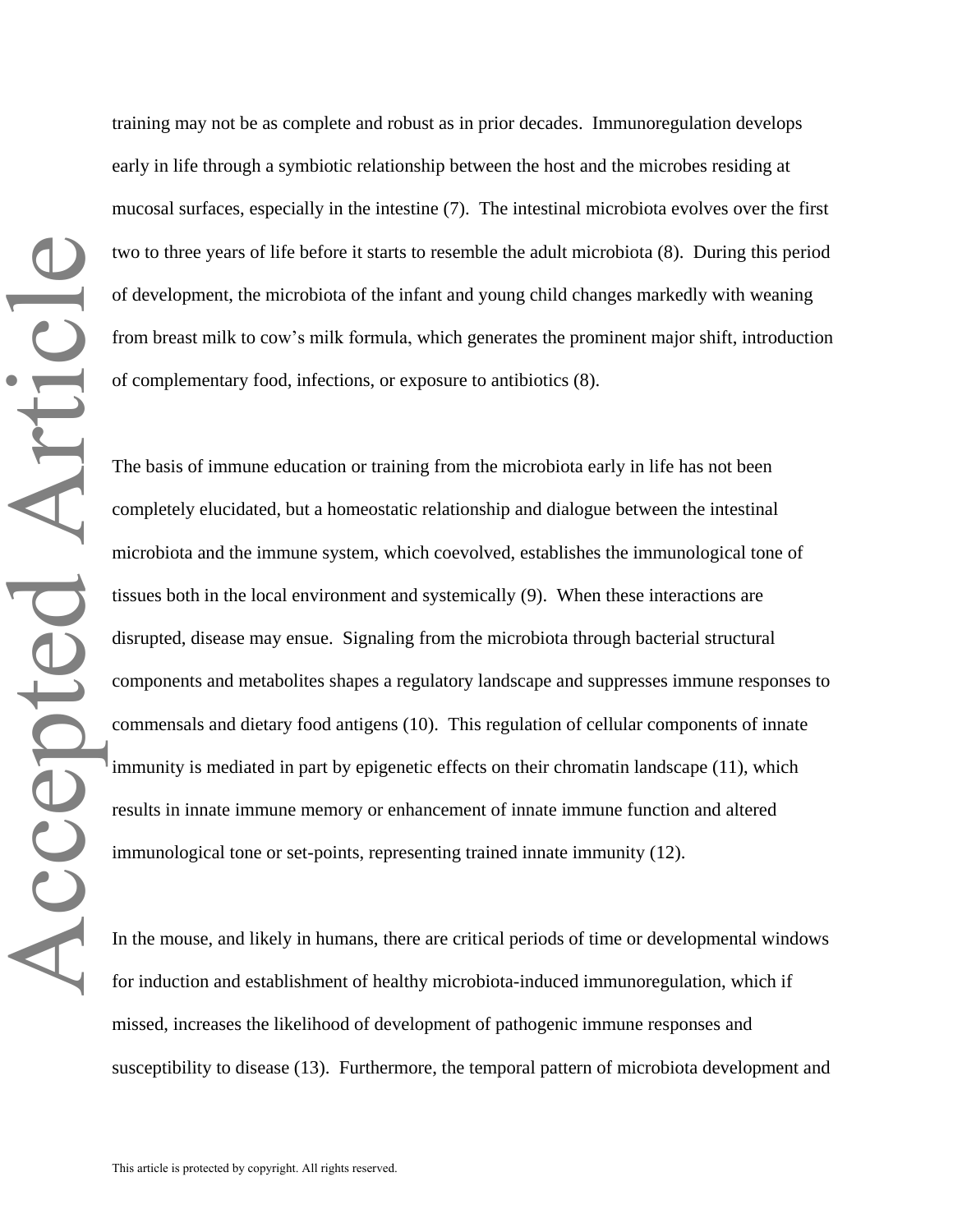the role and level of colonization of keystone, pioneer microbes in establishing and maintaining the microbial ecology early in life have been shown to dictate health and susceptibility to disease  $(13; 14)$ .

**Disappearing Microbes Are No Longer Colonizing the Intestinal Microbiota in Early Life**  A difference in the microbiota of breastfed and formula fed infants was recognized almost 100 years ago with the breastfed microbiota colonized with higher levels of *Bifidobacterium.* The socalled "bifido factor" in breast milk that promotes colonization with *Bifidobacterium* is now recognized as human milk oligosaccharides (HMOs), which are comprised of more than 150 complex, branching sugar molecules. The HMOs represent  $\sim$  15% of the energy content of breast milk, are not metabolized by the infant, and serve as a prebiotic primarily for *Bifidobacterium*, which actively metabolize HMOs to short-chain fatty acids (SCFA) (15).

In recent decades, several environmental changes have contributed to both altered infant microbiota and health. Delivery by Cesarean section, which increases the risk of type 1 diabetes by approximately 20% (16), has become more common worldwide, and bestows an intestinal microbiome associated with decreased colonization with *Bifidobacterium* even in breastfed infants (17) and with overall effects on the intestinal microbiota lasting throughout infancy (8). Antibiotic use in the intrapartum and perinatal period and during infancy and early childhood has increased in recent decades, alters the infant microbiota with significant reduction in colonization with *Bifidobacterium*, and predisposes children born by Cesarean section to type 1 diabetes (18).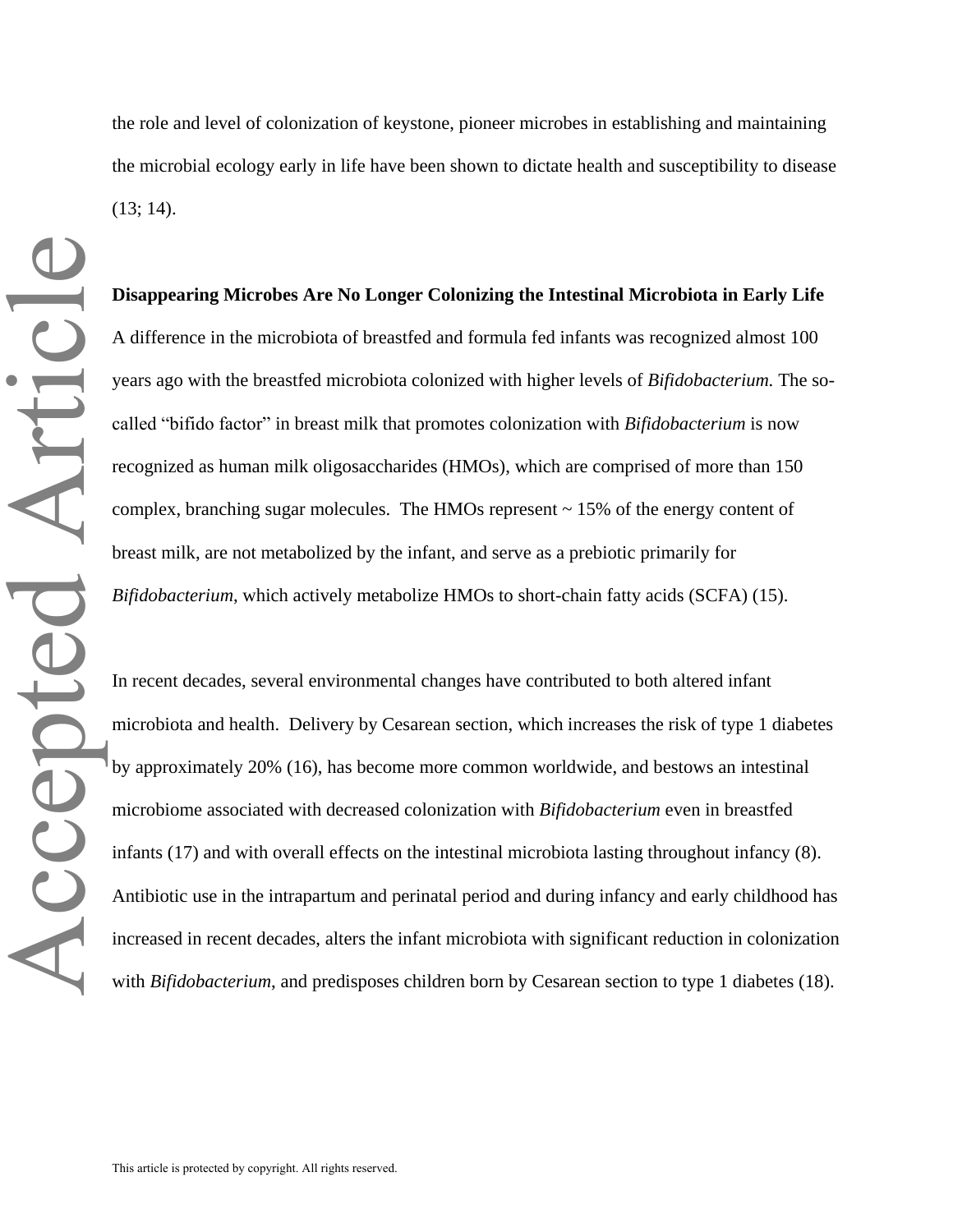The microbiota of vaginally-delivered, breastfed neonates and infants has changed in recent decades. Historically, *Bifidobacterium* dominated the intestinal microbiota of vaginallydelivered, breastfed infants, but this predominance of *Bifidobacterium* is not as frequent today (19-22). In a recent study in the United States, approximately 30% of infants at two months of age who were exclusively breastfed had no detectable *Bifidobacterium* and only 30% had *Bifidobacterium* representing greater than 50% of the total bacterial community, with sampling ten times in the first two months of life and analysis by 16S rRNA sequencing and quantitative PCR (22). A decrease in infant colonization with Bifidobacterium has also been observed in Finland in comparison to HLA-matched infants in Karelia, Russia in the DIABIMMUNE study (23), as detailed below.

Among all bacterial species, *Bifidobacterium longum* subsp. *infantis* (*B. infantis*) has a unique ability of efficiently metabolizing HMO molecules to simple sugars that are then converted to SCFA because it contains a unique gene cluster encoding genes for binding, transporting and hydrolyzing HMOs (24). As a consequence of this unique ability to scavenge and metabolize HMOs, *B. infantis* has historically predominated in the intestinal microbiota of breastfed infants. Remarkably, the near disappearance of *B. infantis* in the infant microbiota in the developed world overshadows the decrease in colonization with *Bifidobacterium* noted above (20; 25). Approximately 70% of breastfed infants from Ghana (n=32) were found to be colonized with *B. infantis* compared to none of 40 breastfed infants from New Zealand and the United Kingdom, as analyzed by PCR (26). In breastfed, vaginally delivered infants in New Zealand, Australia and Southeast Asia, 15% or less of infants were colonized with *B. infantis* at 8 weeks of age as detected by quantitative PCR (20; 27). Detectable intestinal colonization with *B. infantis* in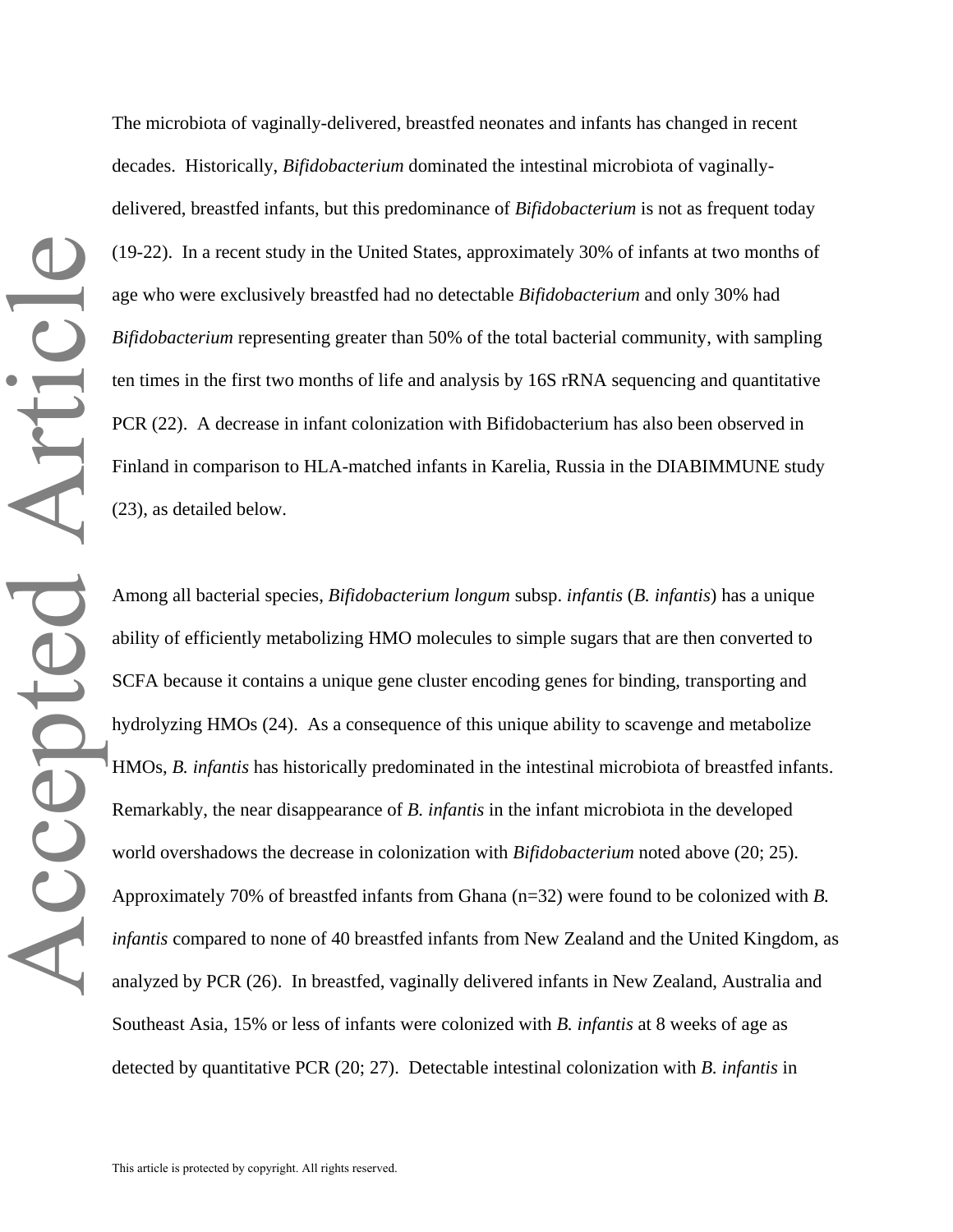breastfed vaginally-delivered infants with multiple sampling (up to 10 times) and using state-ofthe-art methods, as described above, is infrequent (10% or less of infants) in the United States in recent times (22; 28). The rarity (<5% prevalence) of *B. infantis* colonization of Japanese women late in pregnancy (n= 100) of whom 100% were colonized with Bifidobacterium contrasts markedly with the frequency of detection of other species of Bifidobacterium (29). Concomitant with disappearance of intestinal colonization with *Bifidobacterium* and *B. infantis* in infancy in the developed world, is an increase in infant fecal pH by as much as 1.5 pH units in breastfed infants over the last century (30), which likely reflects the decreased production of SCFA and lactate arising from the reduction in *Bifidobacterium* colonization and absence of *B. infantis,* which was historically their major source in stools of breastfed infants (20-22; 24; 30).

The low frequency of *B. infantis* colonization in breastfed vaginally-delivered infants in recent decades reflects a transgenerational effect on low levels of maternal colonization with *B. infantis* likely arising from exposure to antibiotics, Cesarean section, changes in the food chain, or exclusive formula feeding in infancy. This loss of infant intestinal colonization with *B. infantis* best fits with the so-called "disappearing microbe hypothesis" (31), which is a variant of the hygiene hypothesis (6) and applies to several different bacteria, including *Helicobacter pylori*, and may account for defective immunoregulation and transgenerational effects that are contributing to the modern day proliferation of autoimmune disease, allergic disease, and obesity in the developed world. Beneficial effects of a high abundance of *Bifidobacterium longum,*  (possibly *B. longum* subsp*. infantis)* in the intestinal microbiota have been demonstrated for several immune-mediated phenomena and diseases. Increased *B. longum* abundance in the early microbiota at 3-6 months of age has been observed to promote highly activated Treg cells in the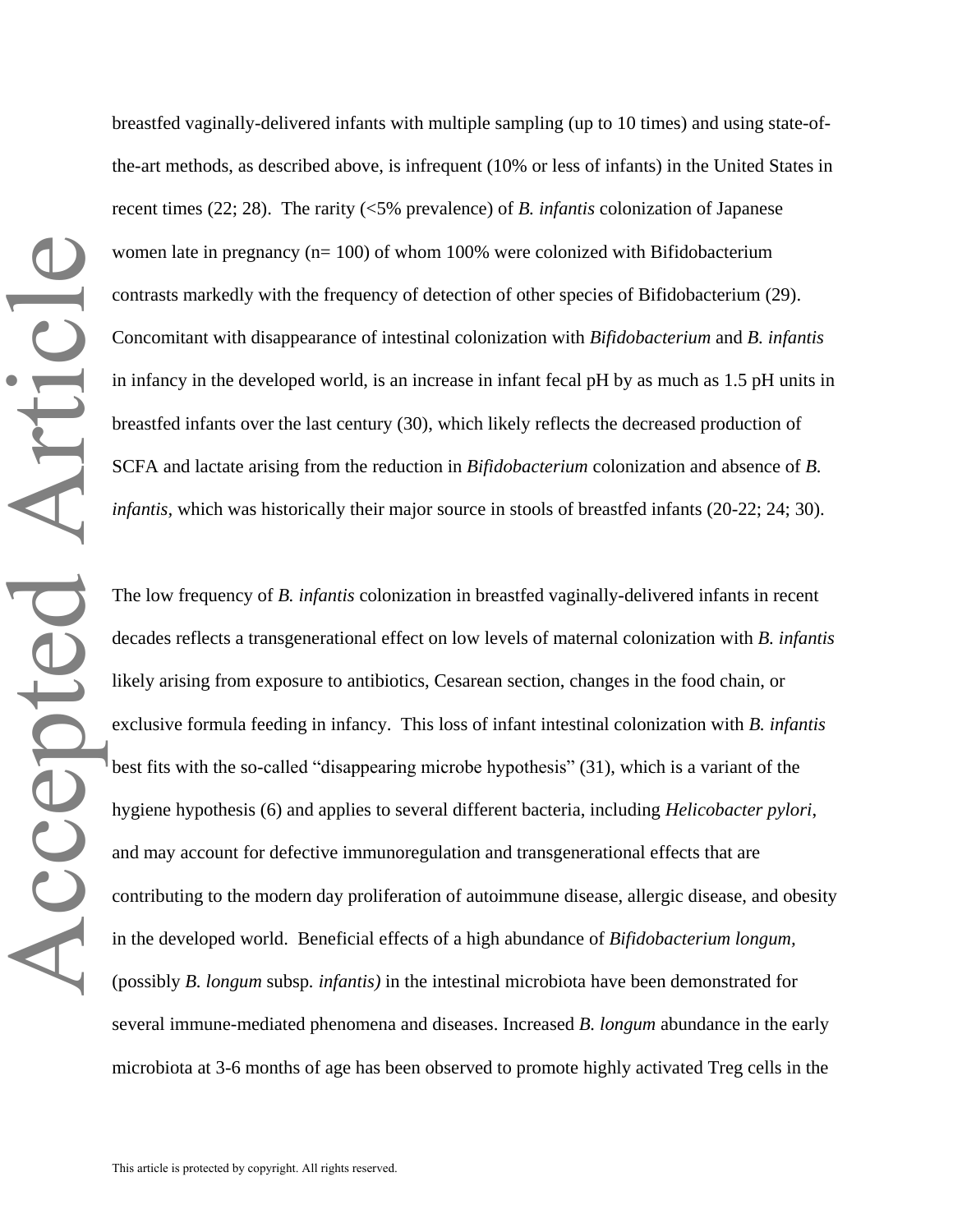maturation of the Treg cell population, and the relative abundance of *B. longum* at 3 months of age appears to be inversely associated with subsequent atopic sensitization, number of allergenspecific IgEs, and development of allergies. (Ruohtula T et al. submitted). Treatment for 12 weeks with a combination of *B. longum*, *B. lactis* and *Lactobacillus casei* reduced the severity of atopic dermatitis and the use of topical steroids (32). In addition *B. longum* has been reported to restore mucus growth and protect against diet-induced, microbiota-mediated colonic mucus deterioration (33).

# **Alteration of the Infant Intestinal Microbiota Precedes Development of Childhood Onset Type 1 Diabetes**

Alteration of the infant bacterial microbiome has been associated with the development of childhood-onset type 1 diabetes, with some differences among these relatively small studies but a relatively consistent finding of a decrease in overall bacterial diversity and stability, decreased *Bifidobacterium* species, increased *Bacteroides* species, and reduced abundance of butyrate and overall SCFA-producing bacteria and of bacterial genes encoding fermentation pathways and short-chain fatty acid biosynthesis (34; 35).

The DIABIMMUNE study compared the microbiome of infants in Karelia, Russia, who sustain a high rate of infectious disease and low rate of type 1 diabetes and other autoimmune and allergic disease, to the microbiome of infants in Finland and Estonia, who have lower rates of infectious disease and higher rates of autoimmune and allergic diseases and higher exposure to antibiotics in the first three years of life (36). The microbiota of Finnish children had decreased levels of colonization with *Bifidobacterium* and failed to establish stable, single-strain *Bifidobacterium*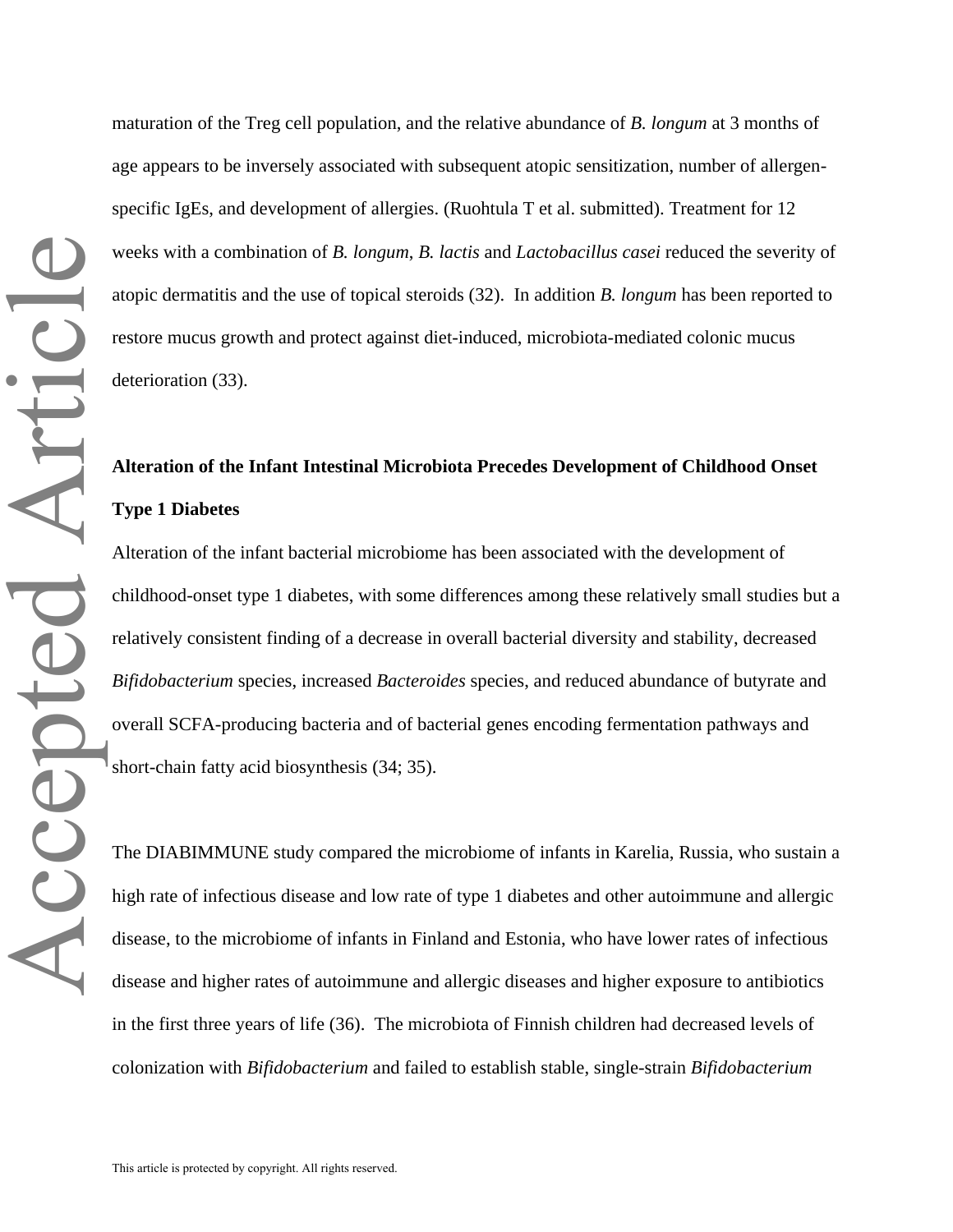communities compared to Russian children (23). The relative abundance of *Bifidobacterium longum*, representing predominantly the subspecies *B. infantis*, in the infant intestinal microbiota during the breastfeeding period showed a strong inverse correlation with the incidence of type 1 diabetes in the three countries  $(r = -0.98)$  (Figure 1). In the Russian children, HMO utilization genes were conferred primarily by *Bifidobacterium,* which contrasted with Finnish children who had HMO utilization predominated by *Bacteroides*, which also was more abundant throughout the first three years of life. A lack of breastfeeding did not account for the low levels of *Bifidobacterium* in the microbiota of the Finnish children. The Russian children were predominantly exposed to *E. coli* LPS, while the Finnish children were predominantly exposed to *Bacteroides* LPS. The two forms of LPS have a different structure, and Bacteroides LPS was less immunostimulatory than *E. coli* LPS and blunted the immunostimulatory properties of *E. coli* LPS. In an animal model of type 1 diabetes, *E. coli* LPS but not *Bacteroides* LPS was protective. The DIABIMMUNE results suggest that low colonization with *Bifidobacterium* is allowing *Bacteroides* to create a foothold in the infant intestine and decreasing healthy microbial immunostimulation and immunoregulation for prevention of autoimmune and allergic disease.

There are multiple mechanisms how an altered microbiota with decreased *Bifidobacterium* and reduced SCFA could contribute to susceptibility to childhood-onset type 1 diabetes (Figure 2). First, as discussed above, an altered microbiota (i.e. dysbiosis) could compromise immunoregulatory "tone" and immune education, and thus, decrease the threshold for developing autoimmunity after exposure to environmental triggers in infants with genetic risk. An altered microbiota will be more susceptible to perturbations from diet or infections. The intestinal microbiota affects the pathogenicity of viruses, including enteroviruses (37), which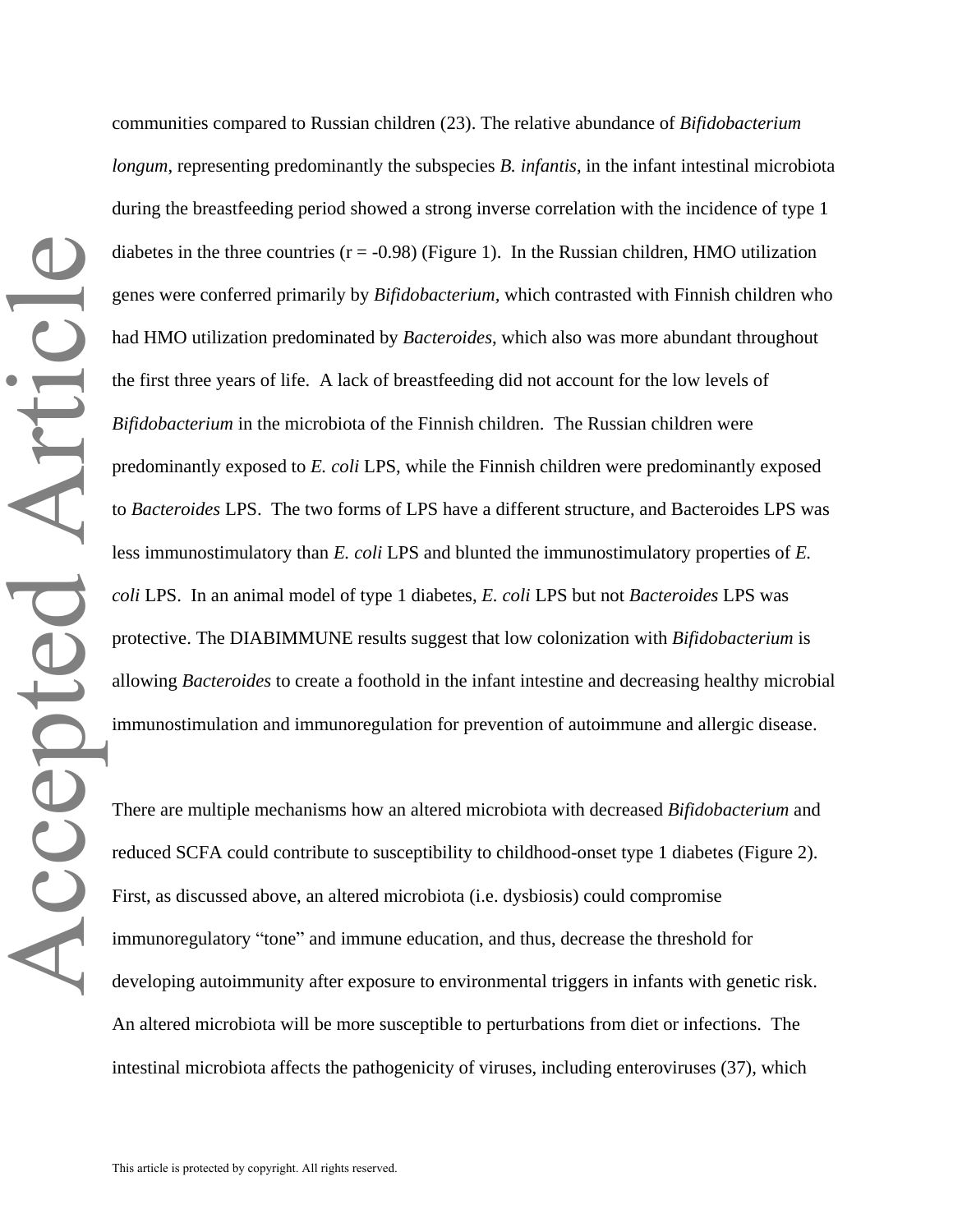have been implicated in the etiology of human type 1 diabetes, and confers colonization resistance to bacterial pathogens. Additionally, an altered intestinal microbiota may lead to decreased intestinal mucosa barrier function arising from altered or decreased direct signaling of metabolites, such as SCFA (38), and such a leaky gut has been implicated in early stages of human type 1 diabetes (39). A leaky gut could contribute to disease susceptibility by facilitating translocation of microbiota or microbial products across the intestinal barrier to activate innate and adaptive immunity. This pathway has been demonstrated to play a role in the streptozotocin mouse model of diabetes, where intestinal dysbiosis leads to translocation of microbes or their products into the pancreatic draining lymph nodes that activate the intracellular patternrecognition receptor nucleotide-binding oligomerization domain containing 2 (NOD2) in myeloid cells to contribute to onset of diabetes (40). The absence of high levels of SCFA with absence of *Bifidobacterium* or *B. infantis* may have effects beyond intestinal barrier function. SCFA activate release of cathelicidin-related antimicrobial peptides from β-cells that act in a paracrine manner on β-cells to modulate β-cell inflammatory responses and apoptosis and convert an inflammatory into a regulatory milieu in the pancreas in autoimmune diabetes (41).

In fact, increasing the levels of intestinal acetate and butyrate with acetylated and butyrylated starch diets robustly prevents autoimmune diabetes in NOD mice by inducing immunoregulation of islet antigen-specific cytotoxic T cells and generating regulatory T cells (42). Of interest, a retrospective analysis of the uncontrolled administration of probiotics containing primarily *Lactobacillus* and or *Bifidobacterium* in The Environmental Determinants of Diabetes in the Young (TEDDY) study that was initiated within in the first 27 days of life was associated with a decreased frequency of islet autoantibody seroconversion specifically in children with the HLA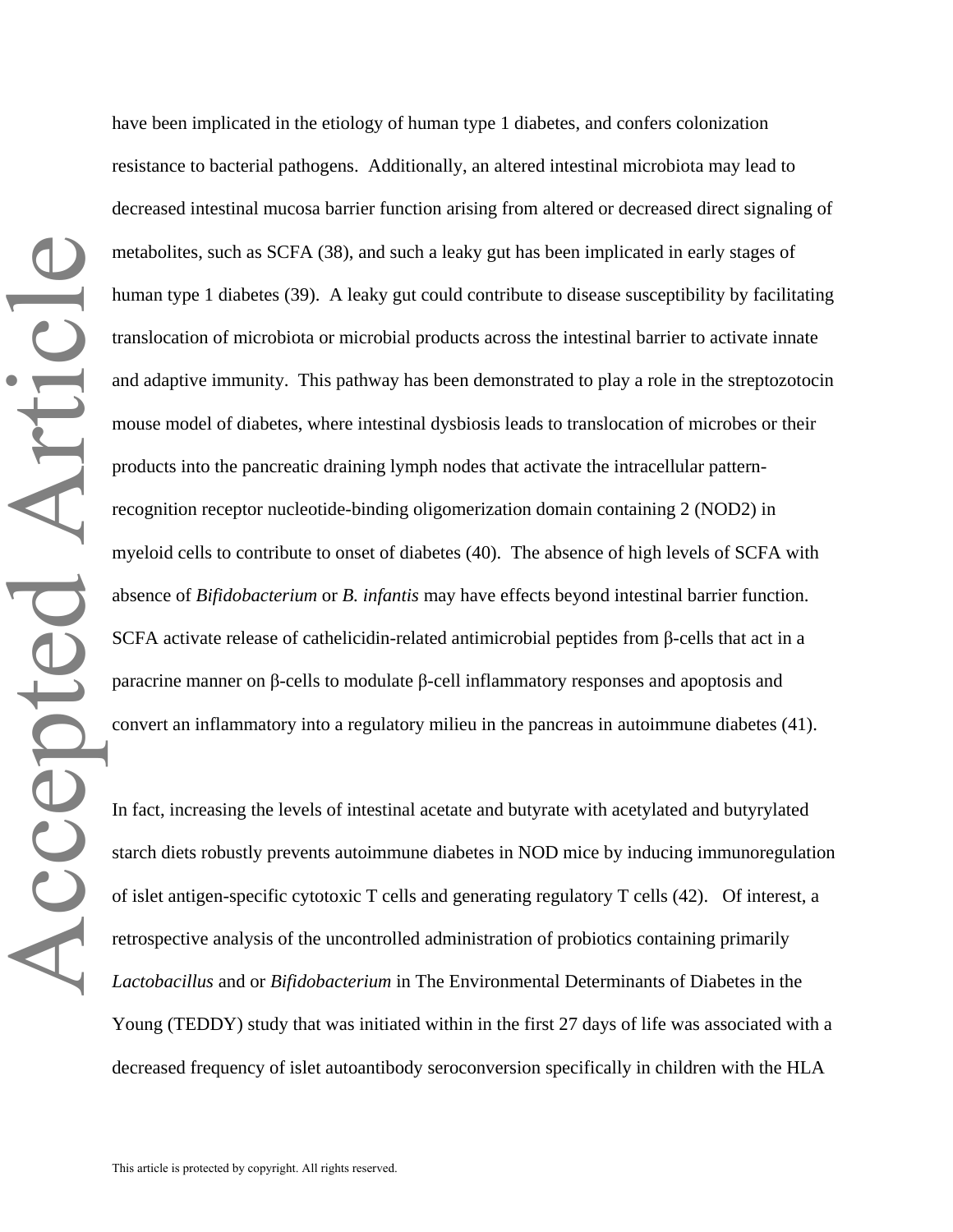DR3/DR4 genotype, who have a higher risk of type 1 diabetes, with initiation at a later time period proving ineffective (43).

#### **Restoring a Disappearing Microbe to Prevent Type 1 Diabetes**

The dysbiosis and decreased colonization of *Bifidobacterium* associated with childhood-onset type 1, the historic alteration of colonization of the intestinal microbiota of breastfed infants associated with increased prevalence of childhood onset type 1 diabetes, and the beneficial effects of high levels of SCFA, lead us to hypothesize that establishing high-level, durable infant intestinal colonization with a high SCFA-producing bacteria, such as *Bifidobacterium,* may prevent childhood-onset type 1 diabetes by generating a stable microbiota that will be resistant to perturbations, induce healthy immunoregulation and immune training, maintain intestinal barrier integrity, and promote survival of pancreatic β-cells  $(41; 42; 44)$ .

Although many bacterial species can generate SCFAs*, B. infantis* is ideal for this purpose because of its natural historical predominance, current disappearance in breastfed, vaginallydelivered infants in developed countries, and its unique ability to import and metabolize breastmilk HMOs without cross-feeding other commensals or pathogens and to generate high levels of SCFA. Other *Bifidobacterium* do not have the same characteristics, and thus, do not closely mimic the "natural" microbiome of the past (24). Some Bacteroidaceae can metabolize HMOs, but they metabolize HMOs in a manner different from *B. infantis* in that they use extracellular glycosyl hydrolases that metabolize complex glycans outside the bacterial cell and thus can cross-feed other bacteria, which is not ideal for a probiotic, use different HMOs, and fail to generate SCFAs and consume HMOs to the same degree as a *B. infantis*-dominant infant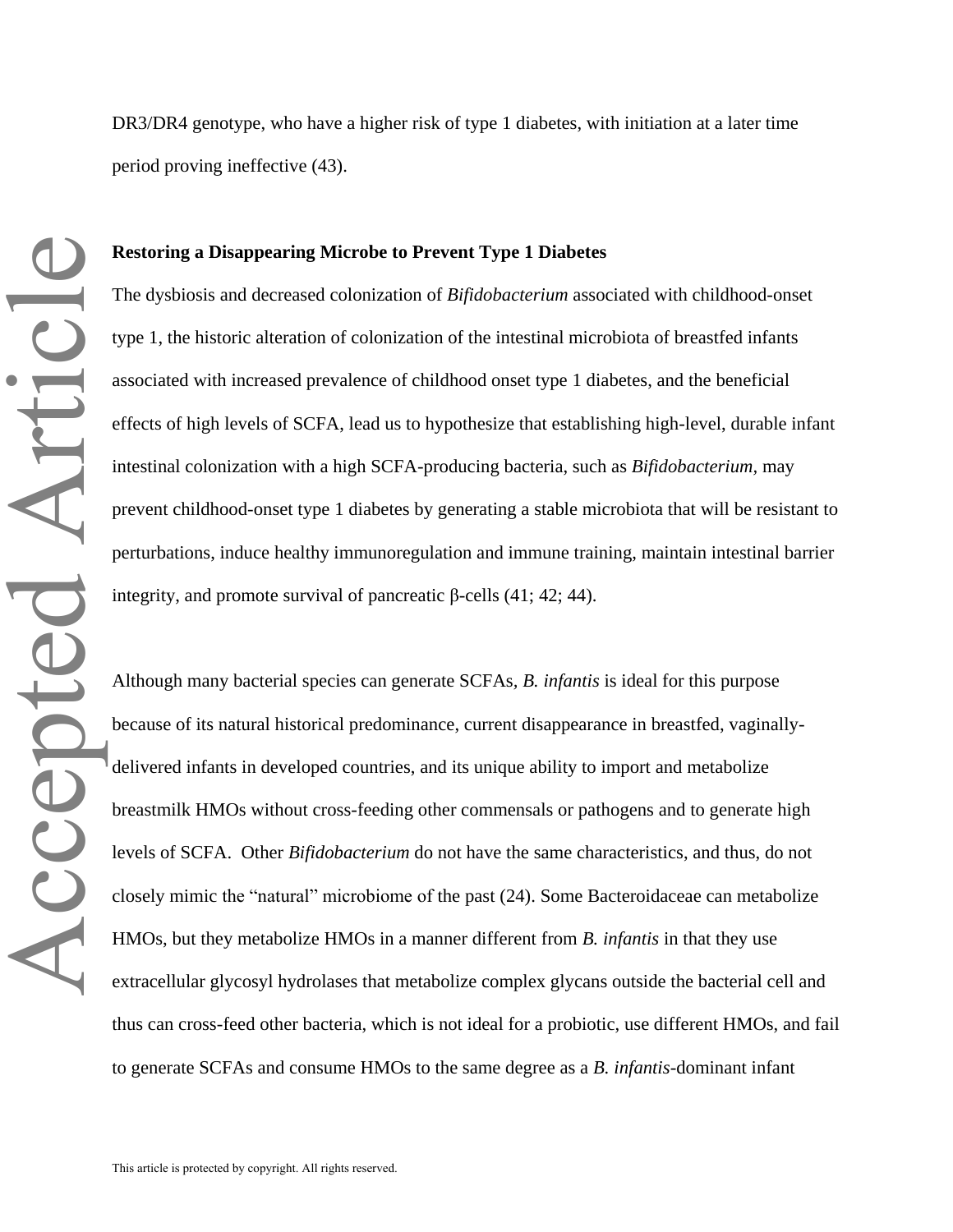intestinal gut microbiota (22; 45-47). Also Bacteroidaceae may not prove ideal for immune education, as suggested by the DIABIMMUNE study (23). *B. infantis,* in fact, has been demonstrated to enhance intestinal integrity, increase IL-10 and Tregs, suppress IL-17 production, induce oral immune tolerance in mouse models, and modulate other pathways of immunoregulation (22; 26; 48).

Furthermore, in contrast to most bacteria that have been used as probiotics, *B. infantis* has been shown to stably colonize the neonatal intestine of breastfed infants. In a clinical trial in breastfed infants, daily administration of *B. infantis* (Strain EVC001) to neonates from day 7-28 of life safely, quickly, and robustly (100%) induced predominant colonization (>80% of the bacterial microbiota) that persisted in the absence of further administration of the probiotic as long as breastfeeding continued, which reflects the prebiotic properties of breastmilk HMOs for *B. infantis* (22; 49). Colonization was equally robust in both vaginally-delivered and Cesareandelivered breastfed infants. A decrease in stool pH, increase in stool acetate and lactate, 10-fold higher consumption of HMOs, and increased microbiome stability was associated with *B. infantis* colonization (22).

The duration of high level colonization with *B. infantis* that must be maintained to confer effective immunoregulation to prevent type 1 diabetes is presently unknown. Based on the maturation of immune responses in infants to infections and vaccines (50), however, three to six months of colonization will likely prove sufficient for induction of effective immunoregulation. Durable high level colonization with *B infantis* will require the presence of HMOs in a quantity found in breast milk or a prebiotic resembling such at similar concentrations. Despite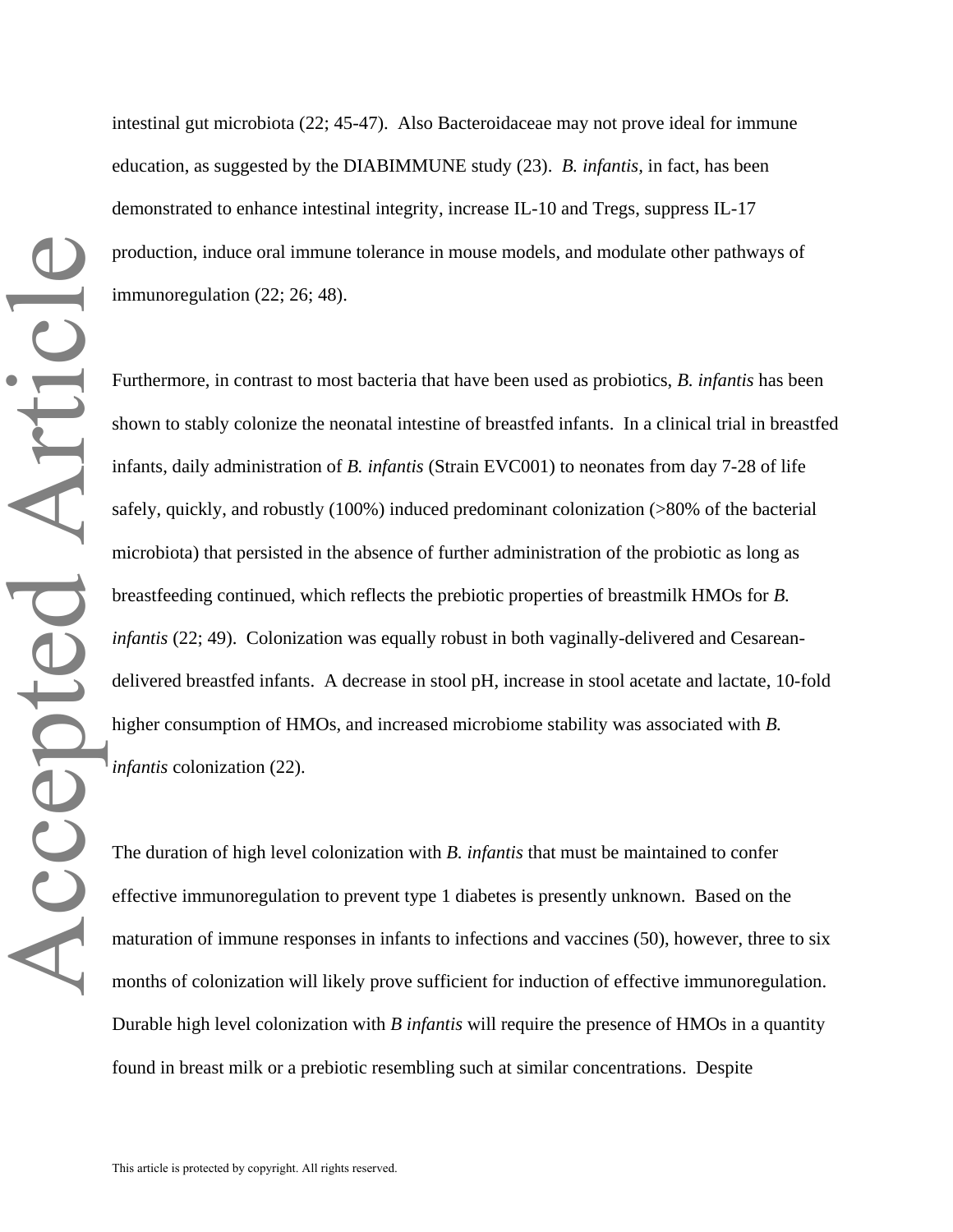recommendations that infants be exclusively breastfed for the first six months of life, only approximately 50% of infants in the United States are receiving breast milk at six months of age (CDC Breastfeeding Report Card 2016). A prebiotic that substitutes for HMO (51) that is administered either in cow's milk formula or as a supplement would need to be administered at concentrations high enough to maintain robust *B. infantis* colonization with early weaning or to initiate abundant colonization in exclusively formula fed neonates and infants.

Proving efficacy of prevention of childhood-onset type 1 diabetes with a *B. infantis* probiotic will require conducting human intervention trials. For practical purposes, the initial prevention trial should target HLA genotype high-risk breastfed neonates identified preferably at birth (3), with administration of the probiotic beginning in the first two weeks of life. The infants would need to be breastfed for three to six months to maintain high level *B. infantis* colonization during that period. The development of Stage 1 type 1 diabetes, defined as the presence of multiple islet autoantibodies and associated with high risk of progression to symptomatic type 1 diabetes (52), could be used as the trial primary endpoint, with a secondary endpoint of prevention of symptomatic type 1 diabetes.

#### **Conclusion**

Safe and cost-effective approaches for the prevention of childhood-onset type 1 diabetes that could ultimately be administered to all infants in a public health manner are required. The keystone commensal microbe *B. infantis* has disappeared as the predominant microbe in the infant microbiota in the developed world (20-22; 30), and we hypothesize that restoring *B. infantis* colonization early in infancy will prevent childhood-onset type 1 diabetes through effects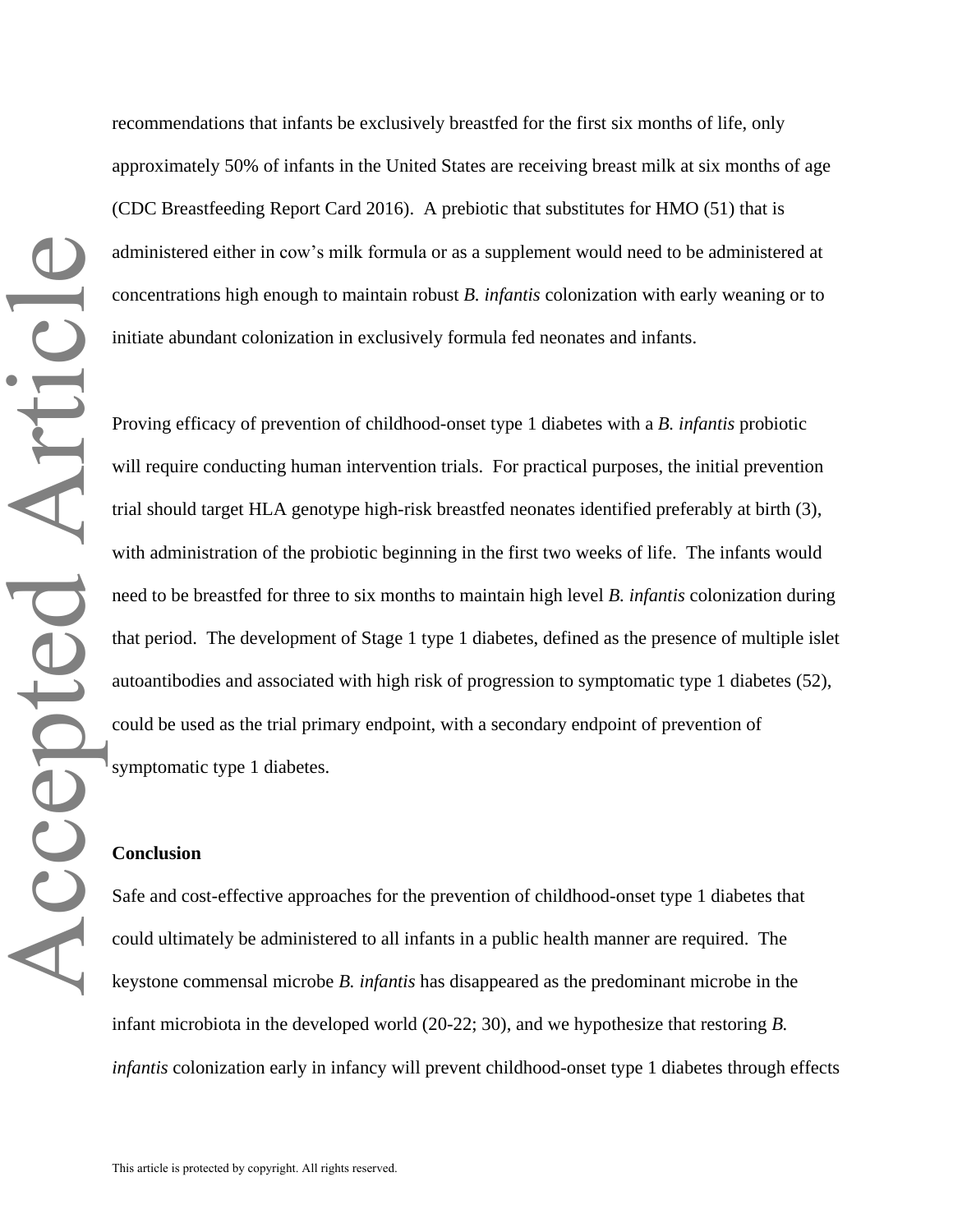on immune training, prevention of dysbiosis and altered intestinal permeability, and enhanced βcell function and survival. In contrast to most probiotics, *B. infantis* stably and safely colonizes the intestine at high abundance in breastfed infants delivered either vaginally or by Caesarean section (22; 49). A *B. infantis* probiotic primary prevention clinical trial can be conducted in a relatively short time frame in HLA genotype high-risk breastfed infants with a primary endpoint of islet autoantibody seroconversion (Stage 1 type 1 diabetes) with follow-up for long-term prevention of onset of clinical disease. Demonstration of proof-of-concept in a high-risk cohort would catalyze a public health-based clinical trial in a general childhood population, which could also inform prevention of other childhood diseases (e.g. allergic disease, celiac disease, childhood obesity) in addition to type 1 diabetes.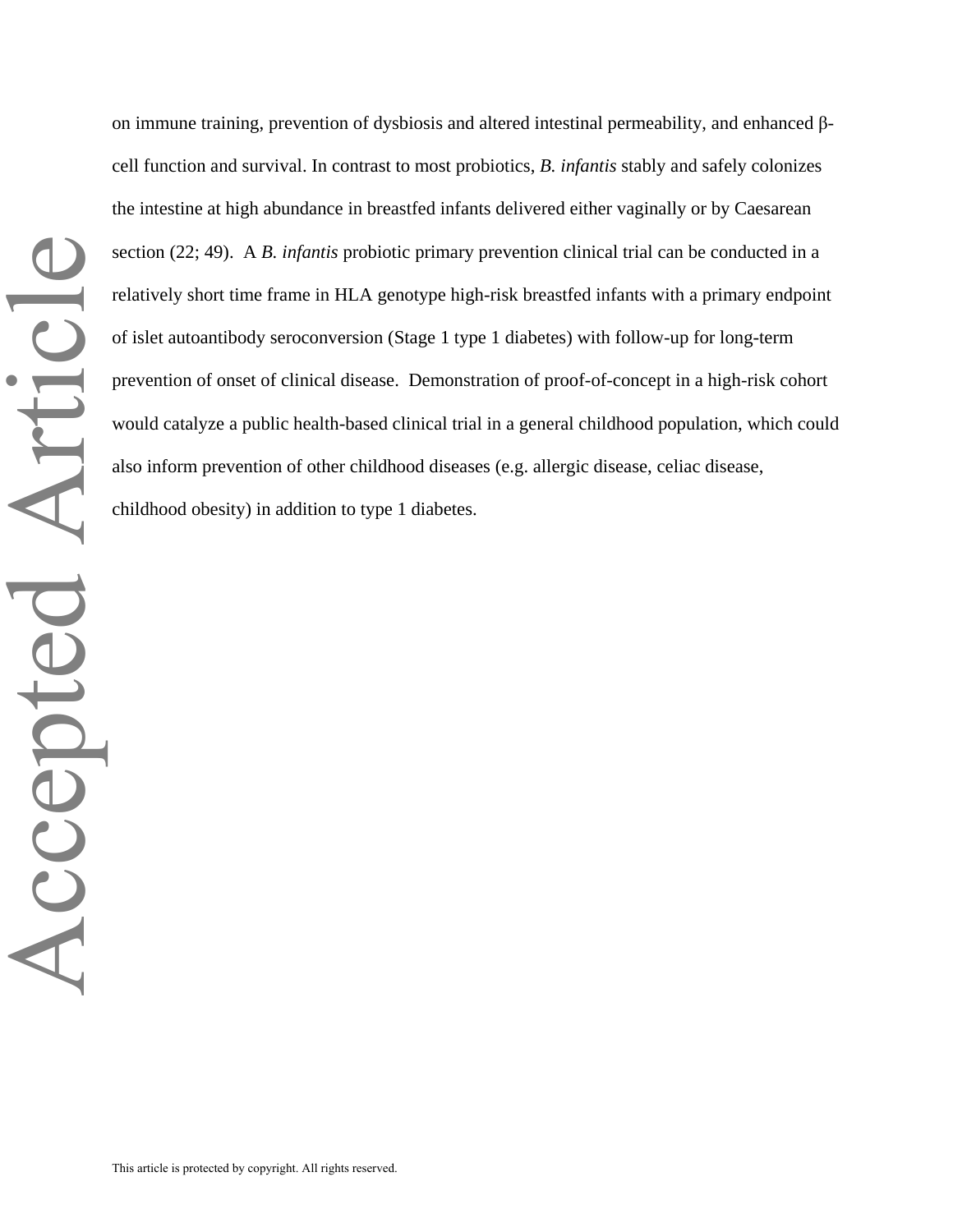**Acknowledgments.** The authors thank Tommi Vatanen, PhD, Broad Institute of MIT and Harvard, for providing data for Figure 1.

R.I. wrote the original draft of the manuscript. M.K. edited the manuscript and created the figures.

**Funding.** MK was supported by the following grants: the European Union Seventh Framework Programme FP7/2007-2013 (202063), Academy of Finland (Centre of Excellence in Molecular Systems Immunology and Physiology Research 2012-2017, Decision No. 250114), JDRF (grants 2-SRA-2016-341-S-B, SRA-2018-545-S-B), Sigrid Juselius Foundation, Finska Läkaresällskapet, and Medicinska understödsföreningen Liv och Hälsa.

**Duality of Interest.** R.I. and M.K. are both members of the Scientific Advisory Board for Provention Bio. R.I. is a scientific consultant to Janssen Research & Development. M.K. is a board member for Vactech Oy. No other potential conflicts of interest relevant to this article were reported.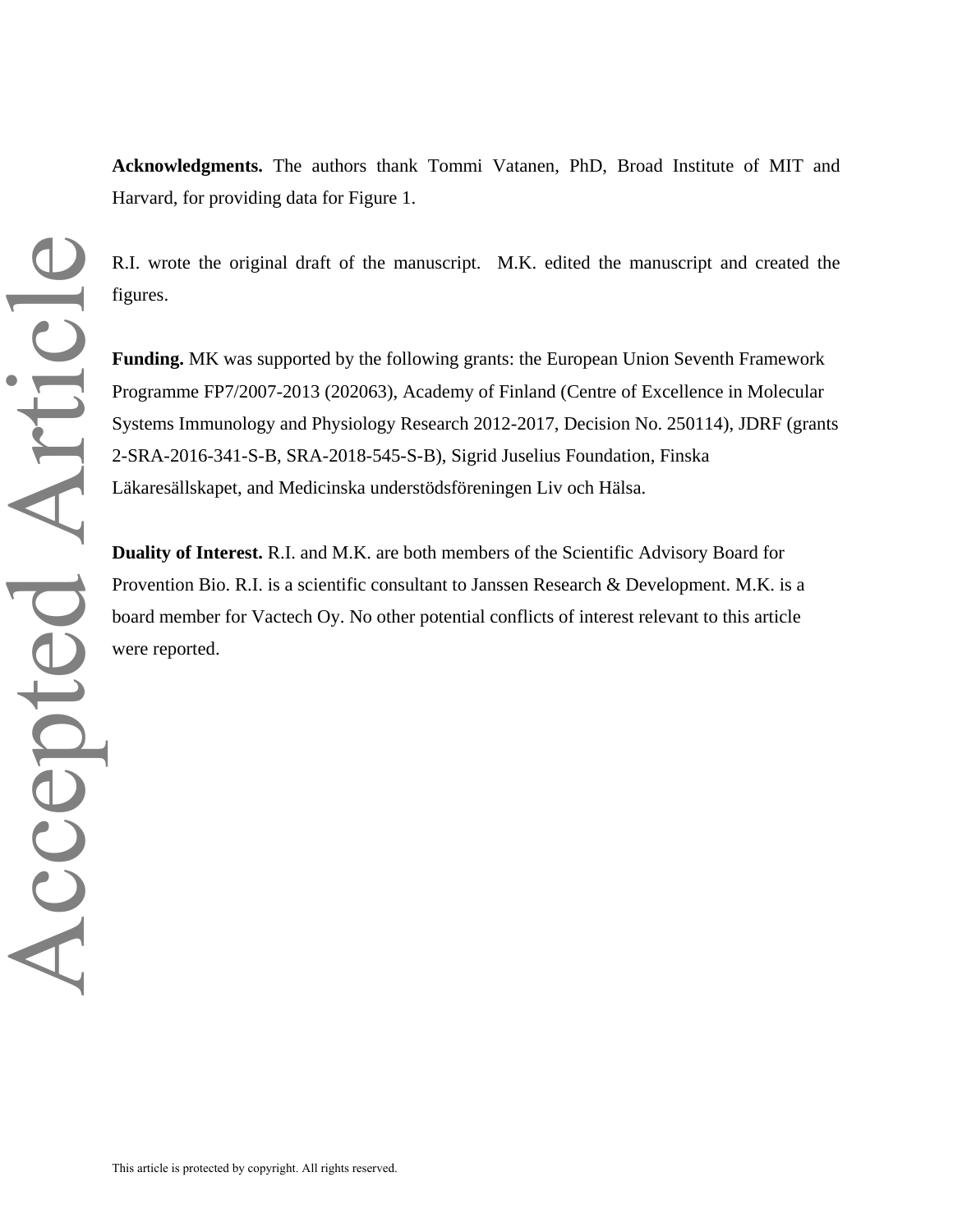### **References**

1. Harjutsalo V, Sjoberg L, Tuomilehto J: Time trends in the incidence of type 1 diabetes in Finnish children: a cohort study. Lancet (London, England) 2008;371:1777-1782

2. Steck AK, Armstrong TK, Babu SR, Eisenbarth GS: Stepwise or linear decrease in penetrance of type 1 diabetes with lower-risk HLA genotypes over the past 40 years. Diabetes 2011;60:1045-1049

3. Krischer JP, Lynch KF, Schatz DA, Ilonen J, Lernmark A, Hagopian WA, Rewers MJ, She JX, Simell OG, Toppari J, Ziegler AG, Akolkar B, Bonifacio E: The 6 year incidence of diabetes-associated autoantibodies in genetically at-risk children: the TEDDY study. Diabetologia 2015;58:980-987

4. Ilonen J, Hammais A, Laine AP, Lempainen J, Vaarala O, Veijola R, Simell O, Knip M: Patterns of beta-cell autoantibody appearance and genetic associations during the first years of life. Diabetes 2013;62:3636-3640

5. Jacobsen L, Schatz D: Current and future efforts toward the prevention of type 1 diabetes. Pediatric diabetes 2016;17 Suppl 22:78-86

6. Bach JF: The hygiene hypothesis in autoimmunity: the role of pathogens and commensals. Nature reviews Immunology 2018;18:105-120

7. Hooper LV, Littman DR, Macpherson AJ: Interactions between the microbiota and the immune system. Science (New York, NY) 2012;336:1268-1273

8. Backhed F, Roswall J, Peng Y, Feng Q, Jia H, Kovatcheva-Datchary P, Li Y, Xia Y, Xie H, Zhong H, Khan MT, Zhang J, Li J, Xiao L, Al-Aama J, Zhang D, Lee YS, Kotowska D, Colding C, Tremaroli V, Yin Y, Bergman S, Xu X, Madsen L, Kristiansen K, Dahlgren J, Wang J: Dynamics and Stabilization of the Human Gut Microbiome during the First Year of Life. Cell host & microbe 2015;17:690-703

9. Belkaid Y, Harrison OJ: Homeostatic Immunity and the Microbiota. Immunity 2017;46:562- 576

10. Tanoue T, Atarashi K, Honda K: Development and maintenance of intestinal regulatory T cells. Nature reviews Immunology 2016;16:295-309

11. Shih HY, Sciume G, Mikami Y, Guo L, Sun HW, Brooks SR, Urban JF, Jr., Davis FP, Kanno Y, O'Shea JJ: Developmental Acquisition of Regulomes Underlies Innate Lymphoid Cell Functionality. Cell 2016;165:1120-1133

12. Netea MG, Joosten LA, Latz E, Mills KH, Natoli G, Stunnenberg HG, O'Neill LA, Xavier RJ: Trained immunity: A program of innate immune memory in health and disease. Science (New York, NY) 2016;352:aaf1098

13. Gensollen T, Iyer SS, Kasper DL, Blumberg RS: How colonization by microbiota in early life shapes the immune system. Science (New York, NY) 2016;352:539-544

14. Torow N, Hornef MW: The Neonatal Window of Opportunity: Setting the Stage for Life-Long Host-Microbial Interaction and Immune Homeostasis. Journal of immunology (Baltimore, Md : 1950) 2017;198:557-563

15. Bode L: Human milk oligosaccharides: every baby needs a sugar mama. Glycobiology 2012;22:1147-1162

16. Cardwell CR, Stene LC, Joner G, Cinek O, Svensson J, Goldacre MJ, Parslow RC, Pozzilli P, Brigis G, Stoyanov D, Urbonaite B, Sipetic S, Schober E, Ionescu-Tirgoviste C, Devoti G, de Beaufort CE, Buschard K, Patterson CC: Caesarean section is associated with an increased risk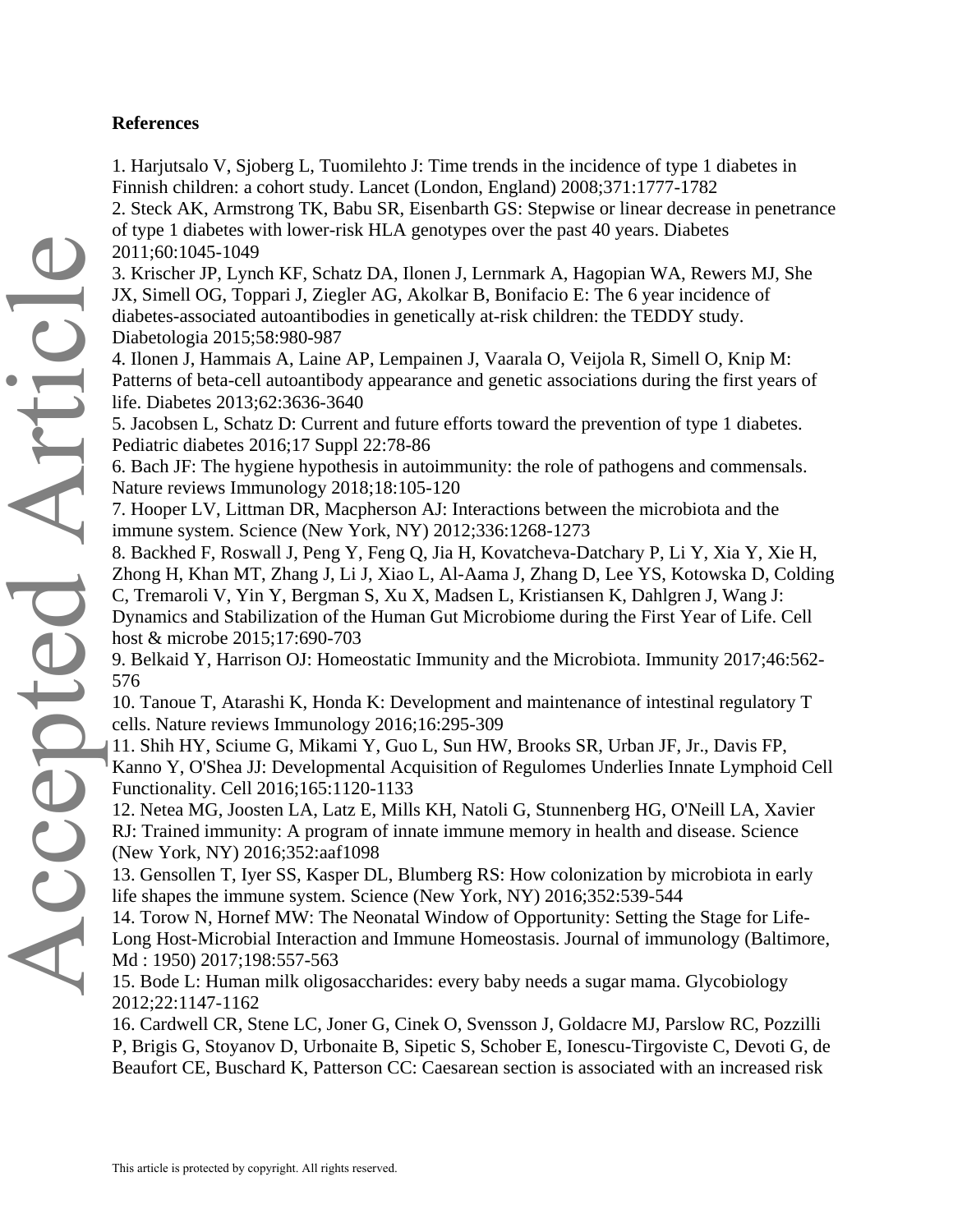of childhood-onset type 1 diabetes mellitus: a meta-analysis of observational studies. Diabetologia 2008;51:726-735

17. Penders J, Thijs C, Vink C, Stelma FF, Snijders B, Kummeling I, van den Brandt PA, Stobberingh EE: Factors influencing the composition of the intestinal microbiota in early infancy. Pediatrics 2006;118:511-521

18. Clausen TD, Bergholt T, Bouaziz O, Arpi M, Eriksson F, Rasmussen S, Keiding N, Lokkegaard EC: Broad-Spectrum Antibiotic Treatment and Subsequent Childhood Type 1 Diabetes: A Nationwide Danish Cohort Study. PloS one 2016;11:e0161654

19. Turroni F, Milani C, Duranti S, Ferrario C, Lugli GA, Mancabelli L, van Sinderen D, Ventura M: Bifidobacteria and the infant gut: an example of co-evolution and natural selection. Cellular and molecular life sciences : CMLS 2018;75:103-118

20. Tannock GW, Lee PS, Wong KH, Lawley B: Why Don't All Infants Have Bifidobacteria in Their Stool? Frontiers in microbiology 2016;7:834

21. Lewis ZT, Mills DA: Differential Establishment of Bifidobacteria in the Breastfed Infant Gut. Nestle Nutrition Institute workshop series 2017;88:149-159

22. Frese SA, Hutton AA, Contreras LN, Shaw CA, Palumbo MC, Casaburi G, Xu G, Davis JCC, Lebrilla CB, Henrick BM, Freeman SL, Barile D, German JB, Mills DA, Smilowitz JT, Underwood MA: Persistence of Supplemented Bifidobacterium longum subsp. infantis EVC001 in Breastfed Infants. mSphere 2017;2

23. Vatanen T, Kostic AD, d'Hennezel E, Siljander H, Franzosa EA, Yassour M, Kolde R, Vlamakis H, Arthur TD, Hamalainen AM, Peet A, Tillmann V, Uibo R, Mokurov S, Dorshakova N, Ilonen J, Virtanen SM, Szabo SJ, Porter JA, Lahdesmaki H, Huttenhower C, Gevers D, Cullen TW, Knip M, Xavier RJ: Variation in Microbiome LPS Immunogenicity Contributes to Autoimmunity in Humans. Cell 2016;165:842-853

24. Underwood MA, German JB, Lebrilla CB, Mills DA: Bifidobacterium longum subspecies infantis: champion colonizer of the infant gut. Pediatric research 2015;77:229-235

25. Tannock GW, Lawley B, Munro K, Gowri Pathmanathan S, Zhou SJ, Makrides M, Gibson RA, Sullivan T, Prosser CG, Lowry D, Hodgkinson AJ: Comparison of the compositions of the stool microbiotas of infants fed goat milk formula, cow milk-based formula, or breast milk. Applied and environmental microbiology 2013;79:3040-3048

26. Young SL, Simon MA, Baird MA, Tannock GW, Bibiloni R, Spencely K, Lane JM, Fitzharris P, Crane J, Town I, Addo-Yobo E, Murray CS, Woodcock A: Bifidobacterial species differentially affect expression of cell surface markers and cytokines of dendritic cells harvested from cord blood. Clinical and diagnostic laboratory immunology 2004;11:686-690

27. Lawley B, Munro K, Hughes A, Hodgkinson AJ, Prosser CG, Lowry D, Zhou SJ, Makrides M, Gibson RA, Lay C, Chew C, Lee PS, Wong KH, Tannock GW: Differentiation of Bifidobacterium longum subspecies longum and infantis by quantitative PCR using functional gene targets. PeerJ 2017;5:e3375

28. Lewis ZT, Totten SM, Smilowitz JT, Popovic M, Parker E, Lemay DG, Van Tassell ML, Miller MJ, Jin YS, German JB, Lebrilla CB, Mills DA: Maternal fucosyltransferase 2 status affects the gut bifidobacterial communities of breastfed infants. Microbiome 2015;3:13 29. Mikami K, Takahashi H, Kimura M, Isozaki M, Izuchi K, Shibata R, Sudo N, Matsumoto H, Koga Y: Influence of maternal bifidobacteria on the establishment of bifidobacteria colonizing the gut in infants. Pediatric research 2009;65:669-674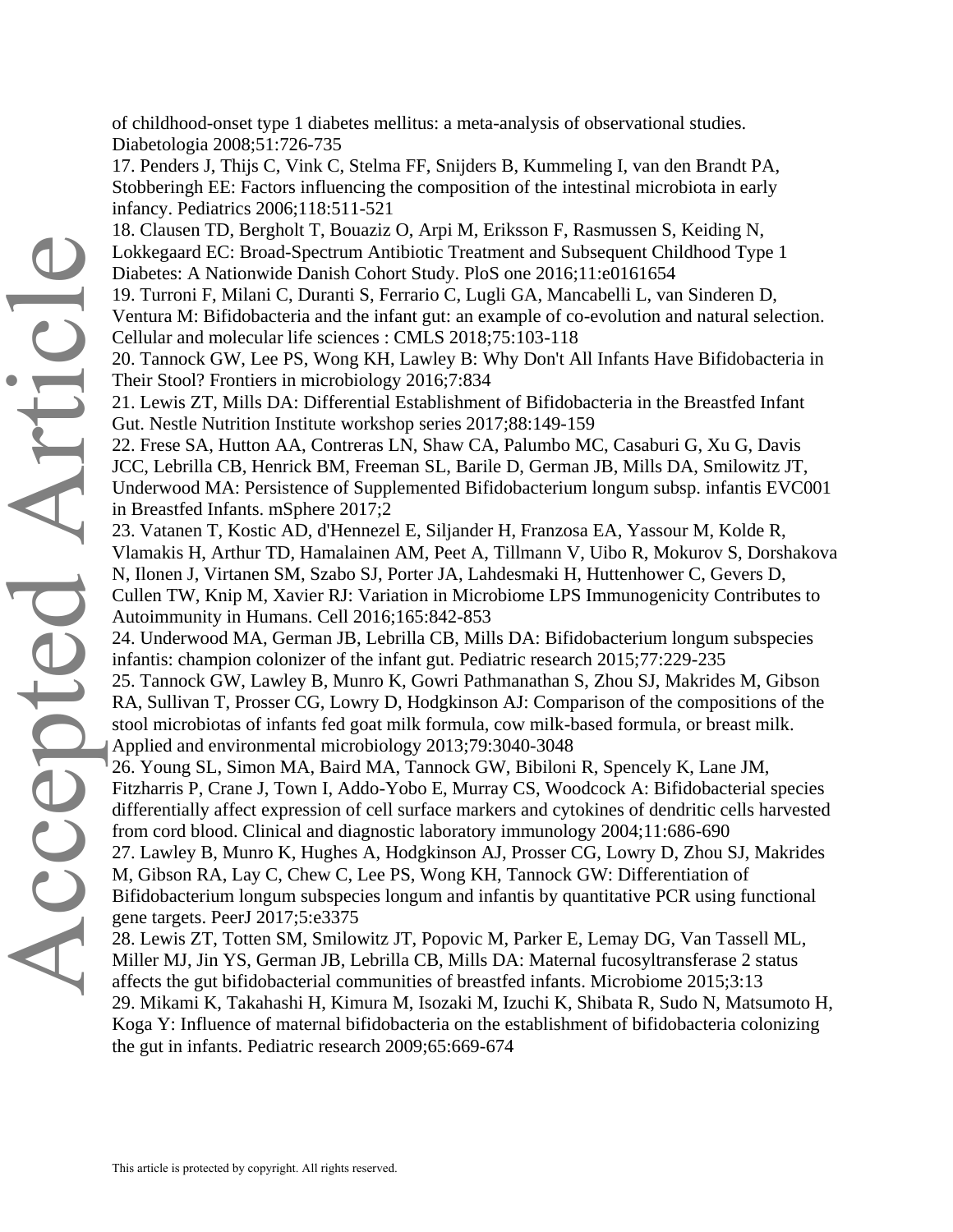30. Henrick BM, Hutton AA, Palumbo MC, Casaburi G, Mitchell RD, Underwood MA, Smilowitz JT, Frese SA: Elevated Fecal pH Indicates a Profound Change in the Breastfed Infant Gut Microbiome Due to Reduction of Bifidobacterium over the Past Century. mSphere 2018;3 31. Blaser MJ: The theory of disappearing microbiota and the epidemics of chronic diseases. Nature reviews Immunology 2017;17:461-463

32. Navarro-Lopez V, Ramirez-Bosca A, Ramon-Vidal D, Ruzafa-Costas B, Genoves-Martinez S, Chenoll-Cuadros E, Carrion-Gutierrez M, Horga de la Parte J, Prieto-Merino D, Codoner-Cortes FM: Effect of Oral Administration of a Mixture of Probiotic Strains on SCORAD Index and Use of Topical Steroids in Young Patients With Moderate Atopic Dermatitis: A Randomized Clinical Trial. JAMA dermatology 2018;154:37-43

33. Schroeder BO, Birchenough GMH, Stahlman M, Arike L, Johansson MEV, Hansson GC, Backhed F: Bifidobacteria or Fiber Protects against Diet-Induced Microbiota-Mediated Colonic Mucus Deterioration. Cell host & microbe 2018;23:27-40.e27

34. Knip M, Siljander H: The role of the intestinal microbiota in type 1 diabetes mellitus. Nature reviews Endocrinology 2016;12:154-167

35. Knip M, Honkanen J: Modulation of Type 1 Diabetes Risk by the Intestinal Microbiome. Current diabetes reports 2017;17:105

36. Kallionpaa H, Laajala E, Oling V, Harkonen T, Tillmann V, Dorshakova NV, Ilonen J, Lahdesmaki H, Knip M, Lahesmaa R: Standard of hygiene and immune adaptation in newborn infants. Clinical immunology (Orlando, Fla) 2014;155:136-147

37. Kuss SK, Best GT, Etheredge CA, Pruijssers AJ, Frierson JM, Hooper LV, Dermody TS, Pfeiffer JK: Intestinal microbiota promote enteric virus replication and systemic pathogenesis. Science (New York, NY) 2011;334:249-252

38. Koh A, De Vadder F, Kovatcheva-Datchary P, Backhed F: From Dietary Fiber to Host Physiology: Short-Chain Fatty Acids as Key Bacterial Metabolites. Cell 2016;165:1332-1345 39. Li X, Atkinson MA: The role for gut permeability in the pathogenesis of type 1 diabetes--a solid or leaky concept? Pediatric diabetes 2015;16:485-492

40. Costa FR, Francozo MC, de Oliveira GG, Ignacio A, Castoldi A, Zamboni DS, Ramos SG, Camara NO, de Zoete MR, Palm NW, Flavell RA, Silva JS, Carlos D: Gut microbiota translocation to the pancreatic lymph nodes triggers NOD2 activation and contributes to T1D onset. The Journal of experimental medicine 2016;213:1223-1239

41. Sun J, Furio L, Mecheri R, van der Does AM, Lundeberg E, Saveanu L, Chen Y, van Endert P, Agerberth B, Diana J: Pancreatic beta-Cells Limit Autoimmune Diabetes via an Immunoregulatory Antimicrobial Peptide Expressed under the Influence of the Gut Microbiota. Immunity 2015;43:304-317

42. Marino E, Richards JL, McLeod KH, Stanley D, Yap YA, Knight J, McKenzie C, Kranich J, Oliveira AC, Rossello FJ, Krishnamurthy B, Nefzger CM, Macia L, Thorburn A, Baxter AG, Morahan G, Wong LH, Polo JM, Moore RJ, Lockett TJ, Clarke JM, Topping DL, Harrison LC, Mackay CR: Gut microbial metabolites limit the frequency of autoimmune T cells and protect against type 1 diabetes. Nature immunology 2017;18:552-562

43. Uusitalo U, Liu X, Yang J, Aronsson CA, Hummel S, Butterworth M, Lernmark A, Rewers M, Hagopian W, She JX, Simell O, Toppari J, Ziegler AG, Akolkar B, Krischer J, Norris JM, Virtanen SM: Association of Early Exposure of Probiotics and Islet Autoimmunity in the TEDDY Study. JAMA pediatrics 2016;170:20-28

44. Schroeder BO, Backhed F: Signals from the gut microbiota to distant organs in physiology and disease. Nature medicine 2016;22:1079-1089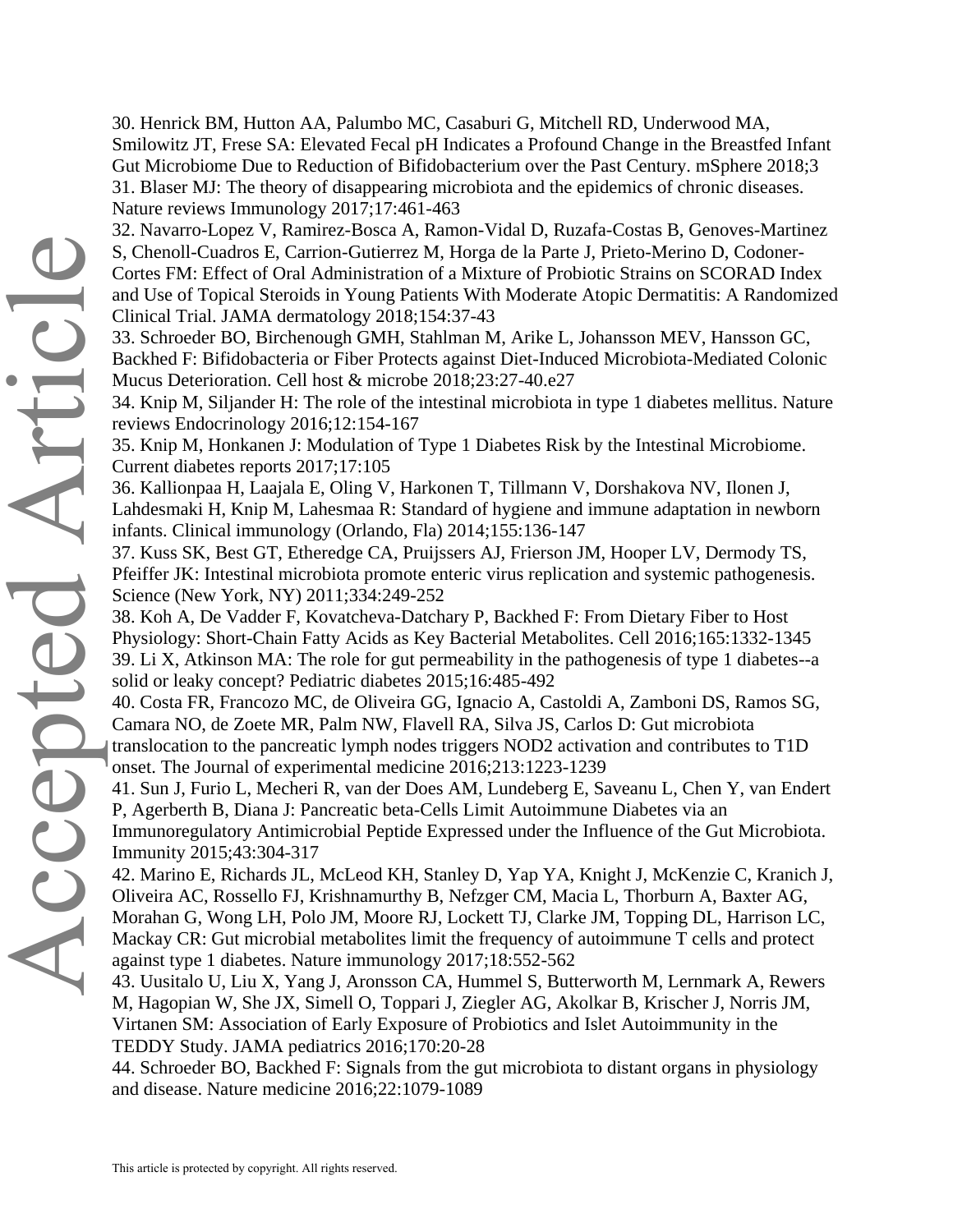45. Marcobal A, Barboza M, Sonnenburg ED, Pudlo N, Martens EC, Desai P, Lebrilla CB, Weimer BC, Mills DA, German JB, Sonnenburg JL: Bacteroides in the infant gut consume milk oligosaccharides via mucus-utilization pathways. Cell host & microbe 2011;10:507-514 46. Yu ZT, Chen C, Newburg DS: Utilization of major fucosylated and sialylated human milk oligosaccharides by isolated human gut microbes. Glycobiology 2013;23:1281-1292 47. Marcobal A, Sonnenburg JL: Human milk oligosaccharide consumption by intestinal microbiota. Clinical microbiology and infection : the official publication of the European Society of Clinical Microbiology and Infectious Diseases 2012;18 Suppl 4:12-15 48. Konieczna P, Akdis CA, Quigley EM, Shanahan F, O'Mahony L: Portrait of an immunoregulatory Bifidobacterium. Gut microbes 2012;3:261-266 49. Smilowitz JT, Moya J, Breck MA, Cook C, Fineberg A, Angkustsiri K, Underwood MA: Safety and tolerability of Bifidobacterium longum subspecies infantis EVC001 supplementation in healthy term breastfed infants: a phase I clinical trial. BMC pediatrics 2017;17:133 50. Kollmann TR, Kampmann B, Mazmanian SK, Marchant A, Levy O: Protecting the Newborn and Young Infant from Infectious Diseases: Lessons from Immune Ontogeny. Immunity 2017;46:350-363 51. Bode L, Contractor N, Barile D, Pohl N, Prudden AR, Boons GJ, Jin YS, Jennewein S: Overcoming the limited availability of human milk oligosaccharides: challenges and opportunities for research and application. Nutrition reviews 2016;74:635-644 52. Insel RA, Dunne JL, Atkinson MA, Chiang JL, Dabelea D, Gottlieb PA, Greenbaum CJ, Herold KC, Krischer JP, Lernmark A, Ratner RE, Rewers MJ, Schatz DA, Skyler JS, Sosenko

JM, Ziegler AG: Staging presymptomatic type 1 diabetes: a scientific statement of JDRF, the Endocrine Society, and the American Diabetes Association. Diabetes care 2015;38:1964-1974 53. Kondrashova A, Reunanen A, Romanov A, Karvonen A, Viskari H, Vesikari T, Ilonen J, Knip M, Hyoty H: A six-fold gradient in the incidence of type 1 diabetes at the eastern border of Finland. Annals of medicine 2005;37:67-72

54. Teeaar T, Liivak N, Heilman K, Kool P, Sor R, Paal M, Einberg U, Tillmann V: Increasing incidence of childhood-onset type 1 diabetes mellitus among Estonian children in 1999-2006. Time trend analysis 1983-2006. Pediatric diabetes 2010;11:107-110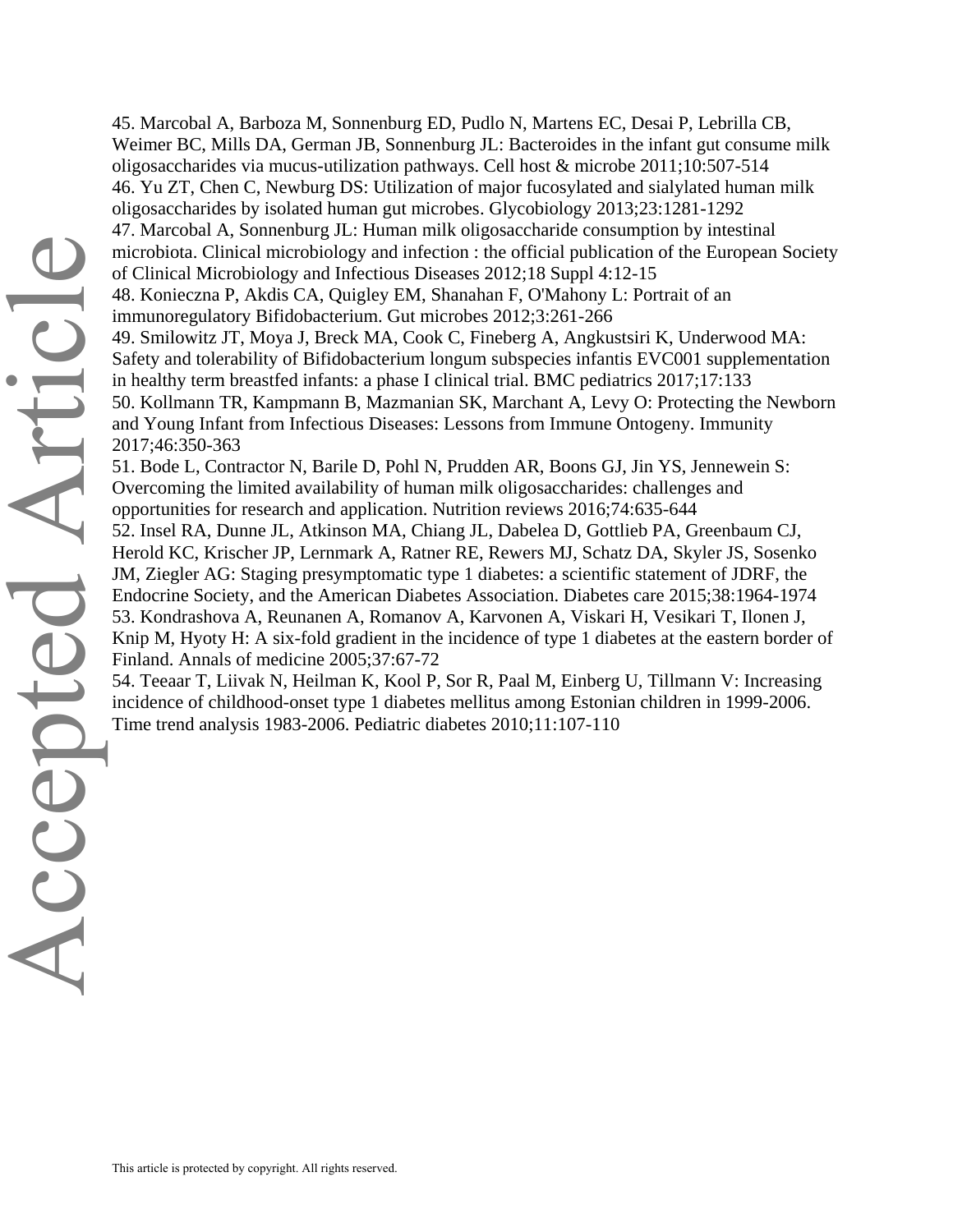#### **Legends for the Figures:**

**Figure 1.** Relative abundance of *Bifidobacterium longum (B.longum)* species in the intestinal microbiota during the breastfeeding period in Finnish, Estonian and Russian Karelian infants (blue bars, based on the DIABIMMUNE study) (23) and the annual incidence of type 1 diabetes among children under the age of 15 years in the three countries (orange bars). The relative abundances of *B. longum* are significantly different between the countries ( $P < 2 \times 10^{-5}$ , repeated measures ANOVA). There is an inverse correlation between the rate of type 1 diabetes and the relative abundance of *B. longum* (r = -0.98). The incidence rate of type 1 diabetes is for the period of 1990-1999 in Finland and Russian Karelia (53), and for the period 1999-2006 in Estonia (54).